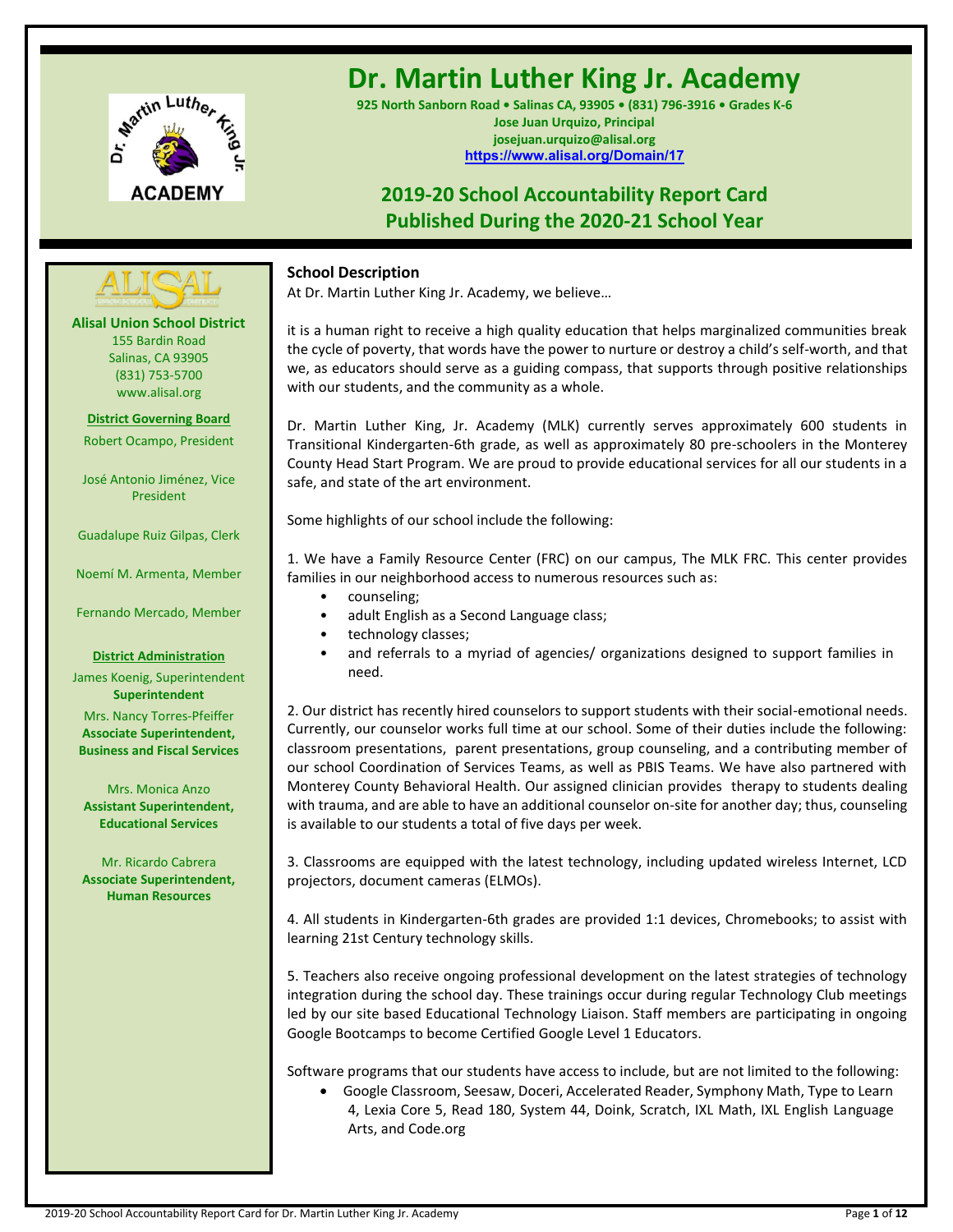6. MLK has a state of the art Instructional Media Center/ Library with fully functioning computer lab, as well as two rolling Computer on Wheels Carts (COWS);

7. MLK has a Before School Program (BSP), as well as After School Program (ASP) that serves over 120 students on a daily basis. During our ASP, students are able to participate in:

- Drumline;
- Trumpets;
- Mariachi Program (brass instruments);
- Folkloric Dance

8. MLK also has programs available to our students on Saturdays via a partnership with Hartnell Community College which is the NASA SEMA Program, and the nationally recognized Coder Dojo Academy;

9. MLK is also the hub for fall sports in the Alisal Union School District as we house volleyball, and basketball games on our school grounds.

10. MLK students have access to an outdoor garden for use during the school day, and during our After School Program.

11. MLK teachers meet in a revamped Instructional Coach's office/ Workroom where they have access to resources such as guided reading books, and an area where they are able to collaborate during Grade Level Team meetings.

12. MLK is currently in the 6th year implementation of the Positive Behavior Intervention and Supports (PBIS) Model. Students are recognized for their positive behavior, and understand the mantra of being Ready, Responsible, and Respectful scholars. We have Tier 1, Tier 2, as well as Tier 3 Teams that lead monthly recognition events in addition to a PBIS store.

13. MLK teachers continue to work on a Problem of Practice (PoP), which is a lack of consistency in a school-wide writing program, and as such have begun working with a Write Up a Storm coach/consultant to improve writing across all grade levels. Through our work with the district's Instructional Leadership Team, the second Problem of Practice has also been identified in the area of math; namely the lack of student progress with the implementation of the Eureka Math program. The focus of improving instruction at the Tier 1 Level has begun both at the district level with ongoing professional development with math, as well as focusing on it during our Grade Level Team meetings.

At Dr. Martin Luther King Jr. Academy, our faculty works hard to promote our vision of success and excellence within each student. Each teacher continues to motivate our students to work hard and be self-reliant; so that in turn, they can make a positive difference in their community. Students are recognized monthly for academic success and improvement in behavior via our student of the month assemblies, as well as end of trimester Accelerated Reader assemblies.

Teachers and all staff members are continuously working to provide all of our students with the best educational experience possible.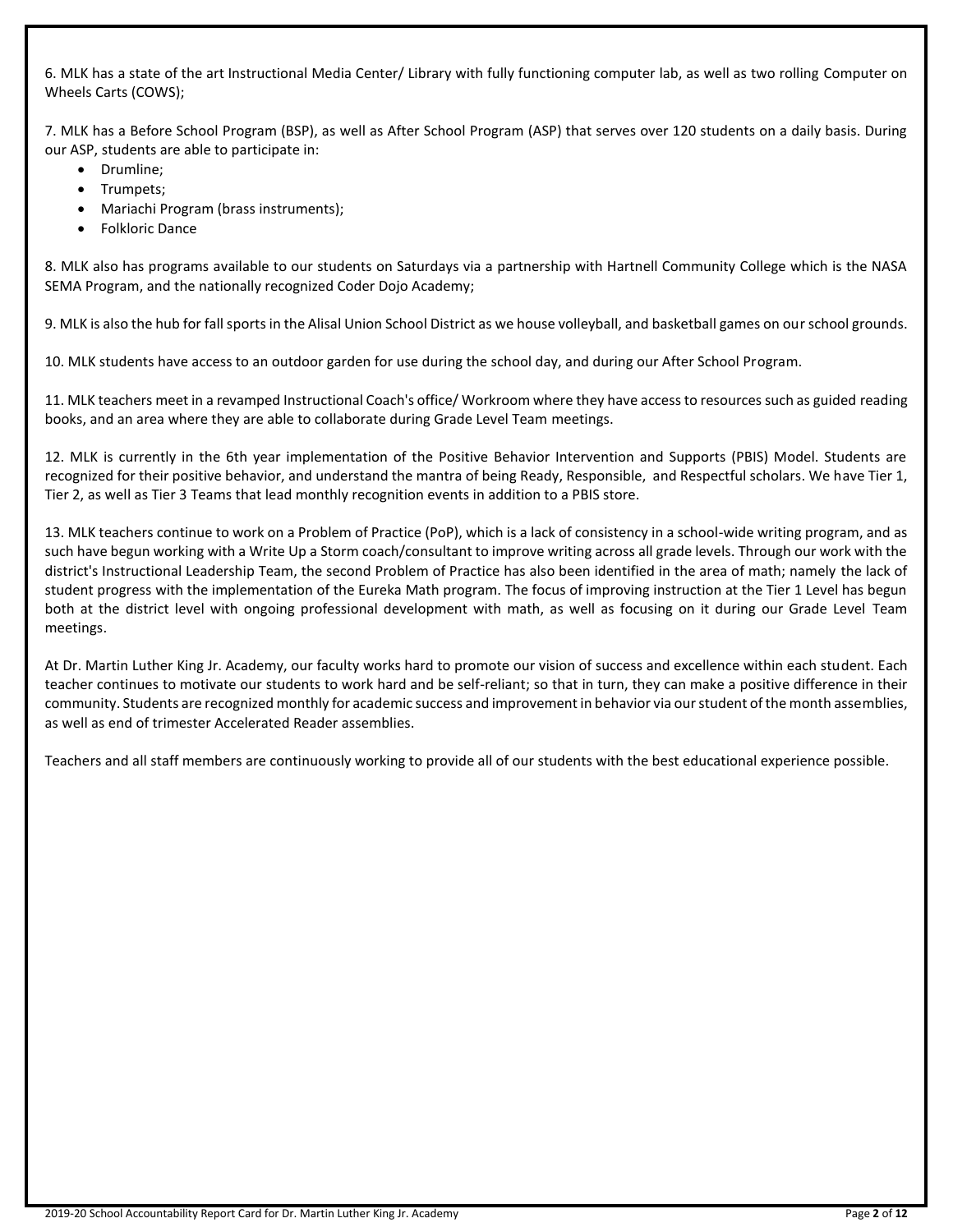## **About the SARC**

By February 1 of each year, every school in California is required by state law to publish a School Accountability Report Card (SARC). The SARC contains information about the condition and performance of each California public school. Under the Local Control Funding Formula (LCFF) all local educational agencies (LEAs) are required to prepare a Local Control and Accountability Plan (LCAP), which describes how they intend to meet annual school-specific goals for all pupils, with specific activities to address state and local priorities. Additionally, data reported in an LCAP is to be consistent with data reported in the SARC.

- For more information about SARC requirements and access to prior year reports, see the California Department of Education (CDE) SARC web page at [https://www.cde.ca.gov/ta/ac/sa/.](https://www.cde.ca.gov/ta/ac/sa/)
- For more information about the LCFF or the LCAP, see the CDE LCFF webpage a[t https://www.cde.ca.gov/fg/aa/lc/.](https://www.cde.ca.gov/fg/aa/lc/)
- For additional information about the school, parents/guardians and community members should contact the school principal or the district office.

#### **2019-20 Student Enrollment by Grade Level**

| <b>Grade Level</b>      | <b>Number of Students</b> |
|-------------------------|---------------------------|
| Kindergarten            | 95                        |
| Grade 1                 | 81                        |
| Grade 2                 | 89                        |
| Grade 3                 | 85                        |
| Grade 4                 | 87                        |
| Grade 5                 | 85                        |
| Grade 6                 | 84                        |
| <b>Total Enrollment</b> | 606                       |

#### **2019-20 Student Enrollment by Group**

| Group                             | <b>Percent of Total Enrollment</b> |
|-----------------------------------|------------------------------------|
| <b>Hispanic or Latino</b>         | 97.7                               |
| White                             | 1                                  |
| Socioeconomically Disadvantaged   | 93.4                               |
| <b>English Learners</b>           | 78.1                               |
| <b>Students with Disabilities</b> | 6.1                                |
| <b>Homeless</b>                   | 14 7                               |

## **A. Conditions of Learning**

## **State Priority: Basic**

The SARC provides the following information relevant to the State priority: Basic (Priority 1):

- Degree to which teachers are appropriately assigned and fully credentialed in the subject area and for the pupils they are teaching;
- Pupils have access to standards-aligned instructional materials; and
- School facilities are maintained in good repair

| <b>Teacher Credentials for Dr. Martin Luther King</b> | 18-19 19-20 20-21 |    |  |
|-------------------------------------------------------|-------------------|----|--|
| <b>With Full Credential</b>                           |                   | 24 |  |
| <b>IWithout Full Credential</b>                       |                   |    |  |
| Teaching Outside Subject Area of Competence           |                   |    |  |

| Teacher Credentials for Alisal Union School | 18-19 19-20 20-21 |    |
|---------------------------------------------|-------------------|----|
| <b>With Full Credential</b>                 |                   | 23 |
| <b>Without Full Credential</b>              |                   |    |
| Teaching Outside Subject Area of Competence |                   |    |

**Teacher Misassignments and Vacant Teacher Positions at Dr. Martin Luther King Jr. Academy**

| Indicator                           | 18-19 | 19-20 | $20 - 21$ |
|-------------------------------------|-------|-------|-----------|
| <b>Teachers of English Learners</b> |       |       |           |
| Total Teacher Misassignments*       |       |       |           |
| <b>Vacant Teacher Positions</b>     |       |       |           |

Note: "Misassignments" refers to the number of positions filled by teachers who lack legal authorization to teach that grade level, subject area, student group, etc. \*Total Teacher Misassignments includes the number of Misassignments of Teachers of English Learners.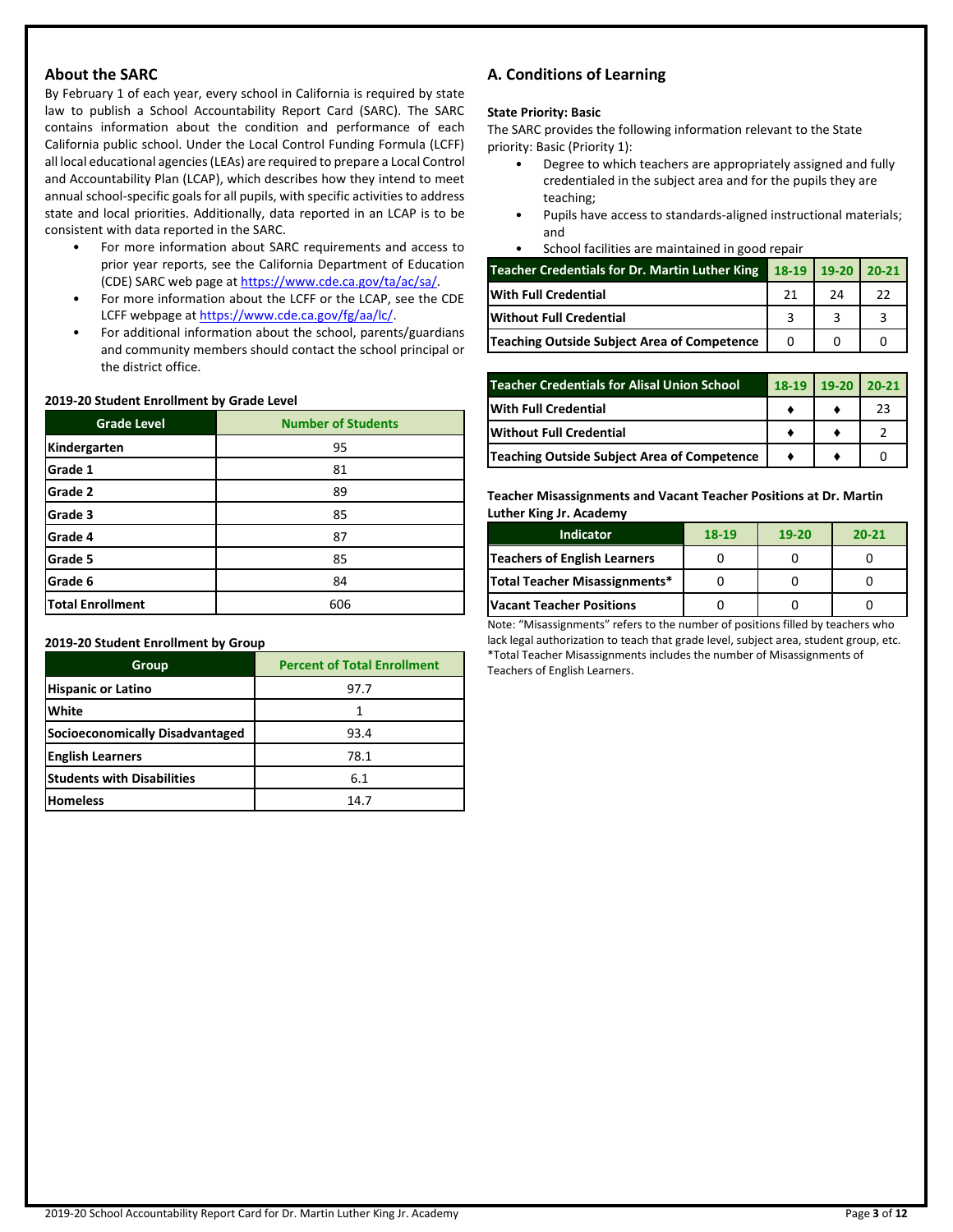## **Quality, Currency, Availability of Textbooks and Instructional Materials (School Year 2020-21)**

In order to meet requirements for common core state standards (CCSS), materials were updated as part of the 2018 adoption.

K-6 Wonders is used to teach all Language Arts standards. In K-6, teachers use Eureka Math.

## **Textbooks and Instructional Materials**

**Year and month in which data were collected: 2019**

| <b>Core Curriculum Area</b>         | <b>Textbooks and Instructional Materials/Year of Adoption</b>                                            |
|-------------------------------------|----------------------------------------------------------------------------------------------------------|
| <b>Reading/Language Arts</b>        | McMillan / McGraw-Hill, Wonders- K-3, Adopted 2017<br>McMillan / McGraw-Hill, Wonders- 4-6, Adopted 2018 |
|                                     | The textbooks listed are from most recent adoption:<br>Yes                                               |
|                                     | Percent of students lacking their own assigned textbook:<br>0                                            |
| <b>Mathematics</b>                  | Eureka Math, Adopted 2018                                                                                |
|                                     | The textbooks listed are from most recent adoption:<br>Yes                                               |
|                                     | Percent of students lacking their own assigned textbook:<br>$\Omega$                                     |
| Science                             | Delta Foss- (Kinder-5th grades) - Adopted 2007<br>McGraw-Hill- (6th grade) - Adopted 2006                |
|                                     | The textbooks listed are from most recent adoption:<br>Yes                                               |
|                                     | Percent of students lacking their own assigned textbook: 0                                               |
| <b>History-Social Science</b>       | McGraw Hill, Imapact / Impacto, 4th-6th Grades - Adopted May 2019<br>McGraw-Hill, Vistas - Adopted 2006  |
|                                     | The textbooks listed are from most recent adoption:<br>Yes                                               |
|                                     | Percent of students lacking their own assigned textbook: 0                                               |
| <b>Foreign Language</b>             | Not applicable                                                                                           |
|                                     | The textbooks listed are from most recent adoption:<br>No                                                |
|                                     | Percent of students lacking their own assigned textbook: 0                                               |
| <b>Health</b>                       | Not applicable                                                                                           |
|                                     | The textbooks listed are from most recent adoption:<br><b>No</b>                                         |
|                                     | Percent of students lacking their own assigned textbook:<br>0                                            |
| <b>Visual and Performing Arts</b>   | Not applicable                                                                                           |
|                                     | The textbooks listed are from most recent adoption:<br>No                                                |
|                                     | Percent of students lacking their own assigned textbook: 0                                               |
| <b>Science Laboratory Equipment</b> | Not applicable                                                                                           |
|                                     | The textbooks listed are from most recent adoption:<br>No                                                |
|                                     | Percent of students lacking their own assigned textbook: 0                                               |

Note: Cells with N/A values do not require data.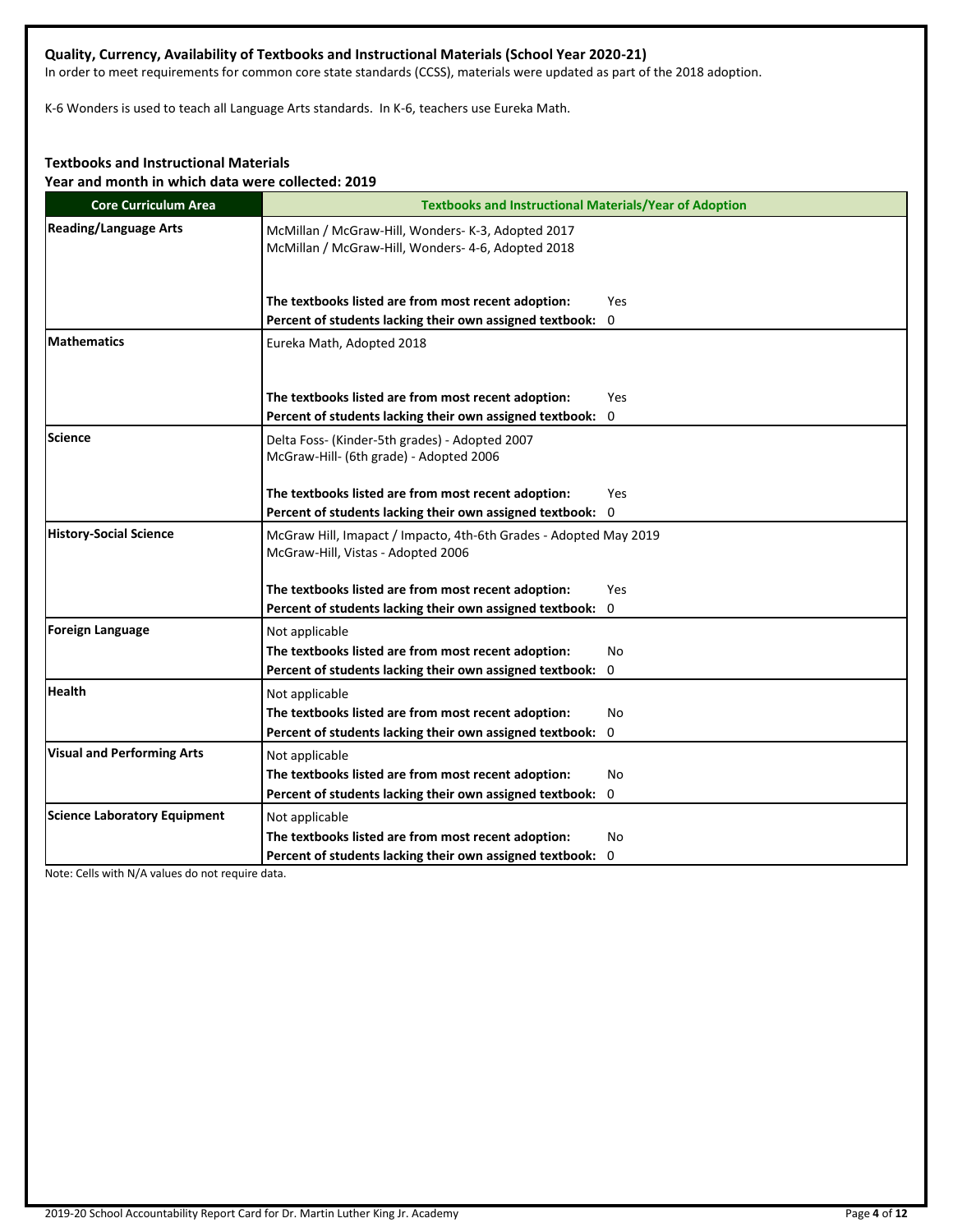## **School Facility Conditions and Planned Improvements (Most Recent Year)**

Our campus was built in 2002 and does not have any portable buildings currently in use. Our campus includes a computer lab, library and multipurpose Room. Our play area includes Four Squares, Hopscotch games, one play structure, basketball and volleyball courts and tetherball courts.

We have one day custodian and two night custodians who keep our facilities clean. This work force has provided us with a clean campus. Our cafeteria, classrooms, and rest rooms are cleaned daily. District maintenance staff takes care of the landscape and responds to requests for repair.

#### **School Facility Good Repair Status (Most Recent Year)**

Using the **most recently collected** FIT data (or equivalent), provide the following:

- Determination of repair status for systems listed
- Description of any needed maintenance to ensure good repair
- The year and month in which the data were collected
- The rate for each system inspected
- The overall rating

#### **Year and month in which data were collected: August, 2020**

| <b>System Inspected</b>                                                   | <b>Repair Status</b> | <b>Repair Needed and</b><br><b>Action Taken or Planned</b> |
|---------------------------------------------------------------------------|----------------------|------------------------------------------------------------|
| Systems:<br>Gas Leaks, Mechanical/HVAC, Sewer                             | Good                 |                                                            |
| Interior:<br><b>Interior Surfaces</b>                                     | Good                 |                                                            |
| <b>Cleanliness:</b><br>Overall Cleanliness, Pest/Vermin Infestation       | Good                 |                                                            |
| <b>Electrical:</b><br>Electrical                                          | Good                 |                                                            |
| <b>Restrooms/Fountains:</b><br>Restrooms, Sinks/ Fountains                | Good                 |                                                            |
| Safety:<br>Fire Safety, Hazardous Materials                               | Good                 |                                                            |
| Structural:<br>Structural Damage, Roofs                                   | Good                 |                                                            |
| <b>External:</b><br>Playground/School Grounds, Windows/Doors/Gates/Fences | Good                 |                                                            |
| <b>Overall Rating</b>                                                     | Good                 |                                                            |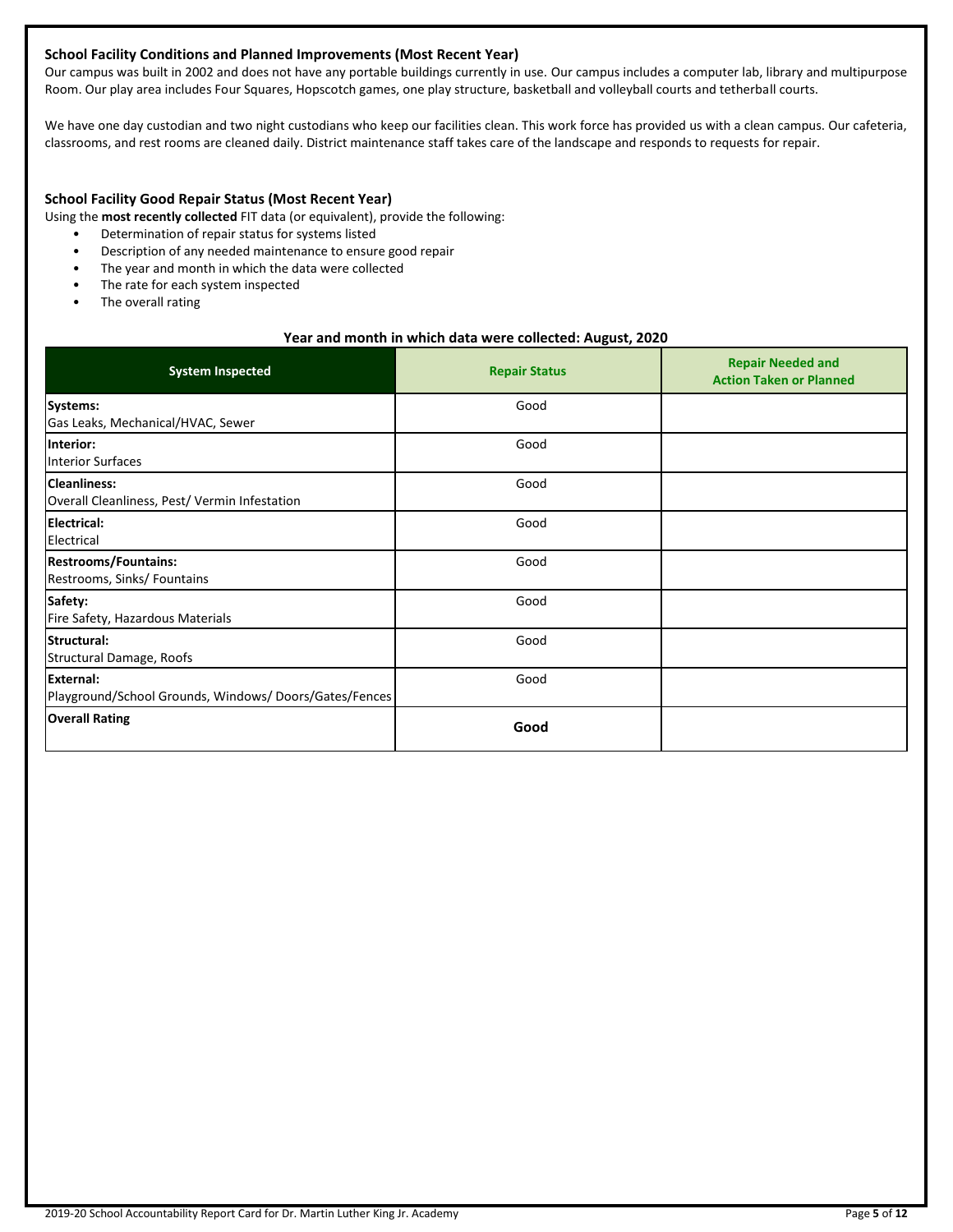## **B. Pupil Outcomes**

#### **State Priority: Pupil Achievement**

The SARC provides the following information relevant to the State priority: Pupil Achievement (Priority 4):

- **Statewide assessments** (i.e., California Assessment of Student Performance and Progress [CAASPP] System, which includes the Smarter Balanced Summative Assessments for students in the general education population and the California Alternate Assessments [CAAs] for English language arts/literacy [ELA] and mathematics given in grades three through eight and grade eleven. Only eligible students may participate in the administration of the CAAs. CAAs items are aligned with alternate achievement standards, which are linked with the Common Core State Standards [CCSS] for students with the most significant cognitive disabilities); and
- The percentage of students who have successfully completed courses that satisfy the requirements for entrance to the University of California and the California State University, or career technical education sequences or programs of study.

#### **CAASPP Test Results in ELA and Mathematics for All Students Grades Three through Eight and Grade Eleven**

**Percentage of Students Meeting or Exceeding the State Standard**

| <b>Subject</b> | <b>School</b><br>18-19 | <b>School</b><br>$19 - 20$ | <b>District</b><br>18-19 | <b>District</b><br>$19 - 20$ | <b>State</b><br>18-19 | <b>State</b><br>19-20 |
|----------------|------------------------|----------------------------|--------------------------|------------------------------|-----------------------|-----------------------|
| iela           | 29                     | N/A                        | 36                       | N/A                          | 50                    | N/A                   |
| <b>Math</b>    | 25                     | N/A                        | 28                       | N/A                          | 39                    | N/A                   |

Note: Cells with N/A values do not require data.

Note: The 2019-2020 data are not available. Due to the COVID-19 pandemic, Executive Order N-30-20 was issued which waived the requirement for statewide testing for the 2019-2020 school year.

Note: Percentages are not calculated when the number of students tested is ten or less, either because the number of students in this category is too small for statistical accuracy or to protect student privacy.

Note: ELA and mathematics test results include the Smarter Balanced Summative Assessment and the CAA. The "Percent Met or Exceeded" is calculated by taking the total number of students who met or exceeded the standard on the Smarter Balanced Summative Assessment plus the total number of students who met the standard (i.e., achieved Level 3-Alternate) on the CAAs divided by the total number of students who participated in both assessments.

## **CAASPP Test Results in Science for All Students Grades Five, Eight, and High School**

#### **Percentage of Students Meeting or Exceeding the State Standard**

| <b>Subject</b> | <b>School</b> | <b>School</b> | <b>District</b> | <b>District</b> | <b>State</b> | <b>State</b> |
|----------------|---------------|---------------|-----------------|-----------------|--------------|--------------|
|                | 18-19         | 19-20         | 18-19           | $19 - 20$       | 18-19        | 19-20        |
| Science        |               | N/A           | 13              | N/A             | 30           | N/A          |

Note: Cells with N/A values do not require data.

Note: The 2019-2020 data are not available. Due to the COVID-19 pandemic, Executive Order N-30-20 was issued which waived the requirement for statewide testing for the 2019-2020 school year.

Note: The new California Science Test (CAST) was first administered operationally in the 2018-2019 school year.

#### **State Priority: Other Pupil Outcomes**

The SARC provides the following information relevant to the State priority: Other Pupil Outcomes (Priority 8):

• Pupil outcomes in the subject areas of physical education.

#### **2019-20 Percent of Students Meeting Fitness Standards**

| Grade<br>Level | 4 of 6                                                                                                                                                                                                                                    | $5$ of 6 | 6 of 6 |
|----------------|-------------------------------------------------------------------------------------------------------------------------------------------------------------------------------------------------------------------------------------------|----------|--------|
|                | N/A                                                                                                                                                                                                                                       | N/A      | N/A    |
|                | N/A                                                                                                                                                                                                                                       | N/A      | N/A    |
| q              | N/A                                                                                                                                                                                                                                       | N/A      | N/A    |
|                | $\mathbf{A}$ is a set of $\mathbf{A}$ if the set of $\mathbf{A}$ and is a set of the set of the set of the set of the set of the set of the set of the set of the set of the set of the set of the set of the set of the set of the set o |          |        |

Note: Cells with N/A values do not require data.

Note: The 2019–2020 data are not available. Due to the COVID-19 pandemic, Executive Order N-56-20 was issued which waived the requirement to administer the physical fitness performance test for the 2019–2020 school year.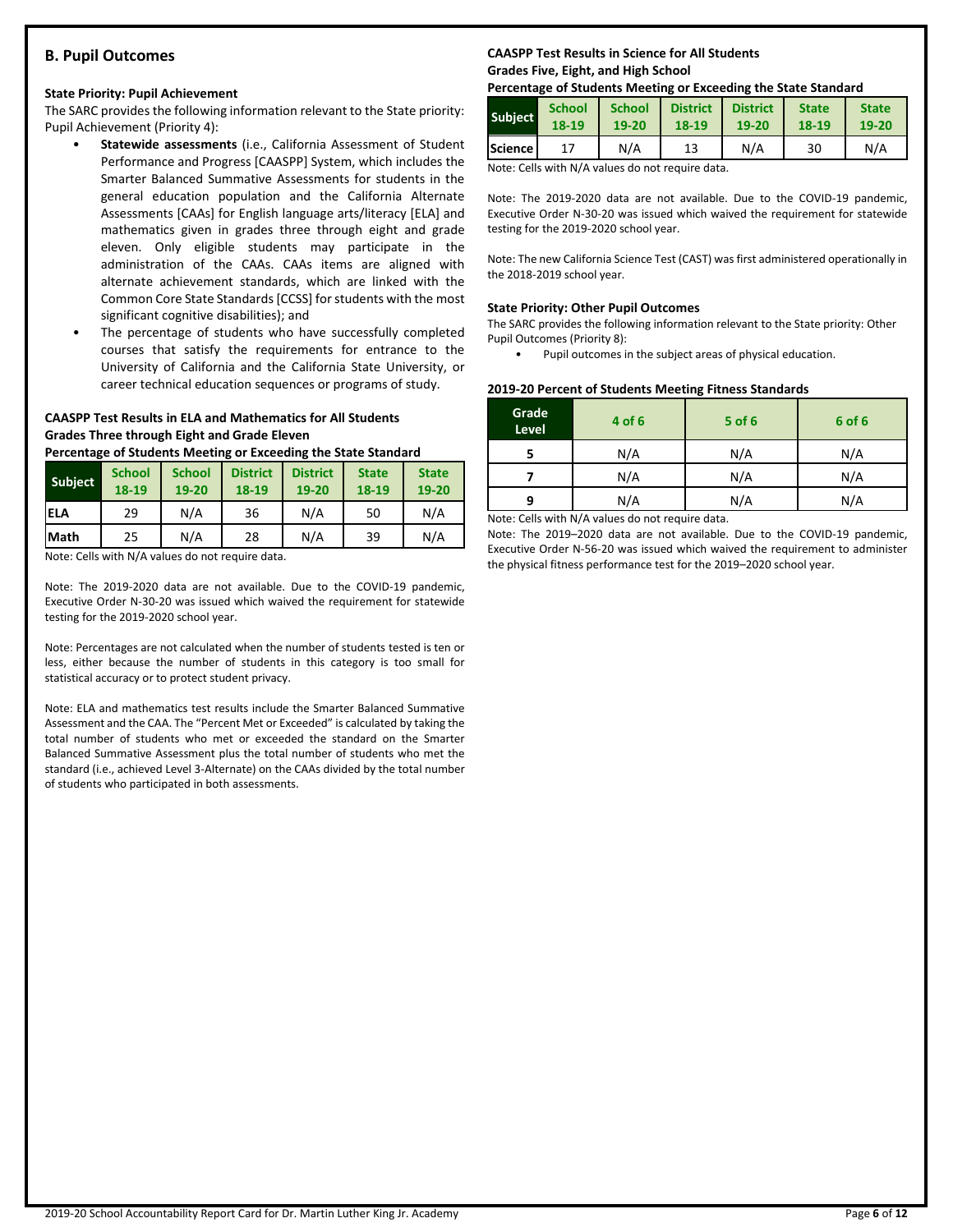| <b>Student Group</b>                                 | <b>Total</b><br><b>Enrollment</b> | <b>Number</b><br><b>Tested</b> | <b>Percent</b><br><b>Tested</b> | <b>Percent</b><br><b>Not Tested</b> | <b>Percent</b><br><b>Met or Exceeded</b> |
|------------------------------------------------------|-----------------------------------|--------------------------------|---------------------------------|-------------------------------------|------------------------------------------|
| <b>All Students</b>                                  | N/A                               | N/A                            | N/A                             | N/A                                 | N/A                                      |
| Male                                                 | N/A                               | N/A                            | N/A                             | N/A                                 | N/A                                      |
| Female                                               | N/A                               | N/A                            | N/A                             | N/A                                 | N/A                                      |
| <b>Black or African American</b>                     | N/A                               | N/A                            | N/A                             | N/A                                 | N/A                                      |
| American Indian or Alaska Native                     | N/A                               | N/A                            | N/A                             | N/A                                 | N/A                                      |
| Asian                                                | N/A                               | N/A                            | N/A                             | N/A                                 | N/A                                      |
| <b>Filipino</b>                                      | N/A                               | N/A                            | N/A                             | N/A                                 | N/A                                      |
| <b>Hispanic or Latino</b>                            | N/A                               | N/A                            | N/A                             | N/A                                 | N/A                                      |
| Native Hawaiian or Pacific Islander                  | N/A                               | N/A                            | N/A                             | N/A                                 | N/A                                      |
| White                                                | N/A                               | N/A                            | N/A                             | N/A                                 | N/A                                      |
| <b>Two or More Races</b>                             | N/A                               | N/A                            | N/A                             | N/A                                 | N/A                                      |
| <b>Socioeconomically Disadvantaged</b>               | N/A                               | N/A                            | N/A                             | N/A                                 | N/A                                      |
| <b>English Learners</b>                              | N/A                               | N/A                            | N/A                             | N/A                                 | N/A                                      |
| <b>Students with Disabilities</b>                    | N/A                               | N/A                            | N/A                             | N/A                                 | N/A                                      |
| <b>Students Receiving Migrant Education Services</b> | N/A                               | N/A                            | N/A                             | N/A                                 | N/A                                      |
| <b>Foster Youth</b>                                  | N/A                               | N/A                            | N/A                             | N/A                                 | N/A                                      |
| <b>Homeless</b>                                      | N/A                               | N/A                            | N/A                             | N/A                                 | N/A                                      |

Note: Cells with N/A values do not require data.

Note: The 2019-2020 data are not available. Due to the COVID-19 pandemic, Executive Order N-30-20 was issued which waived the requirement for statewide testing for the 2019-2020 school year.

## **CAASPP Test Results in ELA by Student Group**

**Grades Three through Eight and Grade Eleven (School Year 2019-2020)**

| <b>Student Group</b>                                 | <b>Total</b><br><b>Enrollment</b> | <b>Number</b><br><b>Tested</b> | <b>Percent</b><br><b>Tested</b> | <b>Percent</b><br><b>Not Tested</b> | <b>Percent</b><br><b>Met or Exceeded</b> |
|------------------------------------------------------|-----------------------------------|--------------------------------|---------------------------------|-------------------------------------|------------------------------------------|
| <b>All Students</b>                                  | N/A                               | N/A                            | N/A                             | N/A                                 | N/A                                      |
| Male                                                 | N/A                               | N/A                            | N/A                             | N/A                                 | N/A                                      |
| Female                                               | N/A                               | N/A                            | N/A                             | N/A                                 | N/A                                      |
| <b>Black or African American</b>                     | N/A                               | N/A                            | N/A                             | N/A                                 | N/A                                      |
| American Indian or Alaska Native                     | N/A                               | N/A                            | N/A                             | N/A                                 | N/A                                      |
| Asian                                                | N/A                               | N/A                            | N/A                             | N/A                                 | N/A                                      |
| <b>Filipino</b>                                      | N/A                               | N/A                            | N/A                             | N/A                                 | N/A                                      |
| <b>Hispanic or Latino</b>                            | N/A                               | N/A                            | N/A                             | N/A                                 | N/A                                      |
| Native Hawaiian or Pacific Islander                  | N/A                               | N/A                            | N/A                             | N/A                                 | N/A                                      |
| White                                                | N/A                               | N/A                            | N/A                             | N/A                                 | N/A                                      |
| <b>Two or More Races</b>                             | N/A                               | N/A                            | N/A                             | N/A                                 | N/A                                      |
| <b>Socioeconomically Disadvantaged</b>               | N/A                               | N/A                            | N/A                             | N/A                                 | N/A                                      |
| <b>English Learners</b>                              | N/A                               | N/A                            | N/A                             | N/A                                 | N/A                                      |
| <b>Students with Disabilities</b>                    | N/A                               | N/A                            | N/A                             | N/A                                 | N/A                                      |
| <b>Students Receiving Migrant Education Services</b> | N/A                               | N/A                            | N/A                             | N/A                                 | N/A                                      |
| <b>Foster Youth</b>                                  | N/A                               | N/A                            | N/A                             | N/A                                 | N/A                                      |
| <b>Homeless</b>                                      | N/A                               | N/A                            | N/A                             | N/A                                 | N/A                                      |

Note: Cells with N/A values do not require data.

Note: The 2019-2020 data are not available. Due to the COVID-19 pandemic, Executive Order N-30-20 was issued which waived the requirement for statewide testing for the 2019-2020 school year.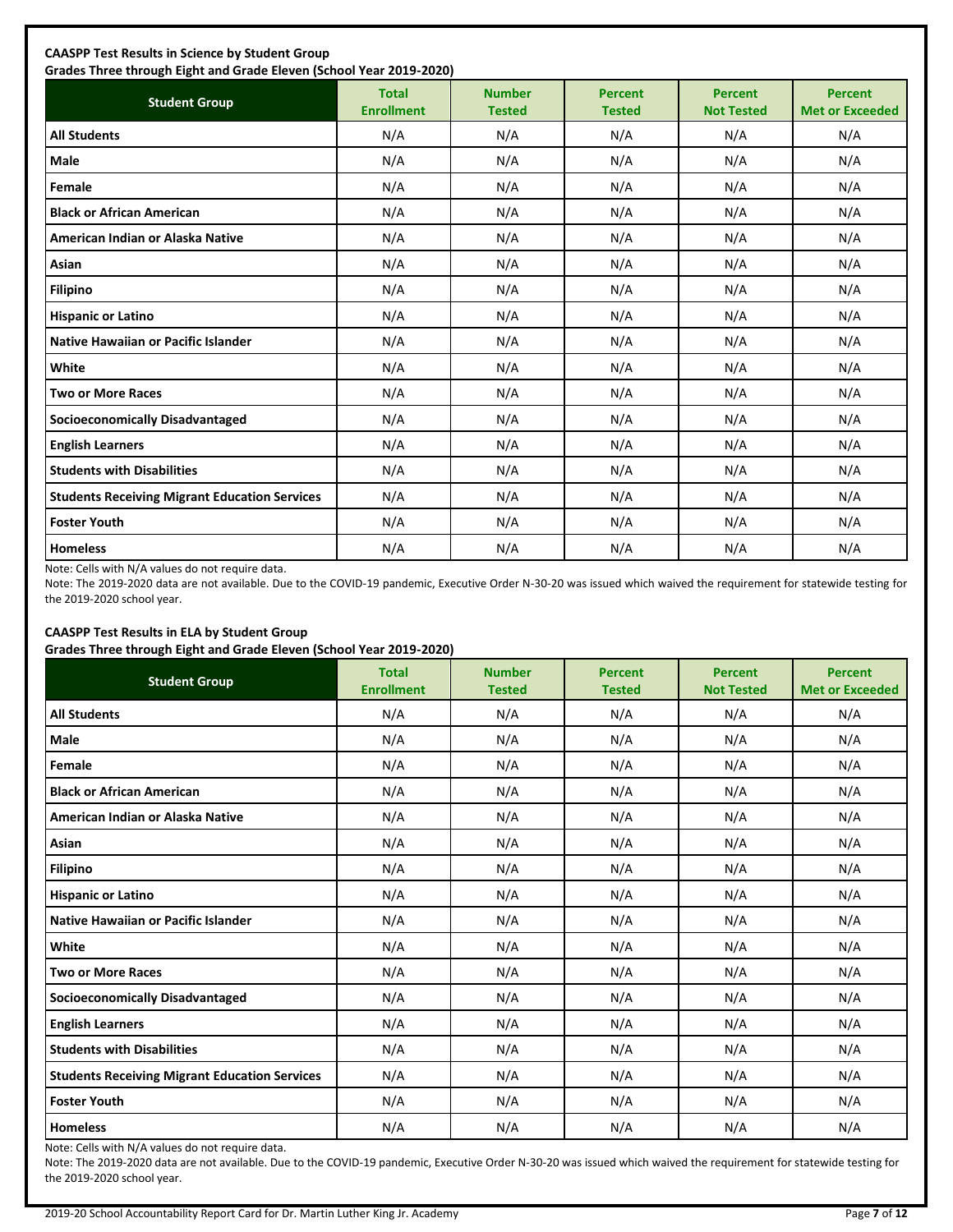#### **CAASPP Test Results in Mathematics by Student Group Grades Three through Eight and Grade Eleven (School Year 2019-2020)**

| andes mice unbagn agut ana draac aicten foundul rear abab ababy<br><b>Student Group</b> | <b>Total</b><br><b>Enrollment</b> | <b>Number</b><br><b>Tested</b> | <b>Percent</b><br><b>Tested</b> | <b>Percent</b><br><b>Not Tested</b> | <b>Percent</b><br><b>Met or Exceeded</b> |
|-----------------------------------------------------------------------------------------|-----------------------------------|--------------------------------|---------------------------------|-------------------------------------|------------------------------------------|
| <b>All Students</b>                                                                     | N/A                               | N/A                            | N/A                             | N/A                                 | N/A                                      |
| <b>Male</b>                                                                             | N/A                               | N/A                            | N/A                             | N/A                                 | N/A                                      |
| Female                                                                                  | N/A                               | N/A                            | N/A                             | N/A                                 | N/A                                      |
| <b>Black or African American</b>                                                        | N/A                               | N/A                            | N/A                             | N/A                                 | N/A                                      |
| American Indian or Alaska Native                                                        | N/A                               | N/A                            | N/A                             | N/A                                 | N/A                                      |
| Asian                                                                                   | N/A                               | N/A                            | N/A                             | N/A                                 | N/A                                      |
| <b>Filipino</b>                                                                         | N/A                               | N/A                            | N/A                             | N/A                                 | N/A                                      |
| <b>Hispanic or Latino</b>                                                               | N/A                               | N/A                            | N/A                             | N/A                                 | N/A                                      |
| <b>Native Hawaiian or Pacific Islander</b>                                              | N/A                               | N/A                            | N/A                             | N/A                                 | N/A                                      |
| White                                                                                   | N/A                               | N/A                            | N/A                             | N/A                                 | N/A                                      |
| <b>Two or More Races</b>                                                                | N/A                               | N/A                            | N/A                             | N/A                                 | N/A                                      |
| <b>Socioeconomically Disadvantaged</b>                                                  | N/A                               | N/A                            | N/A                             | N/A                                 | N/A                                      |
| <b>English Learners</b>                                                                 | N/A                               | N/A                            | N/A                             | N/A                                 | N/A                                      |
| <b>Students with Disabilities</b>                                                       | N/A                               | N/A                            | N/A                             | N/A                                 | N/A                                      |
| <b>Students Receiving Migrant Education Services</b>                                    | N/A                               | N/A                            | N/A                             | N/A                                 | N/A                                      |
| <b>Foster Youth</b>                                                                     | N/A                               | N/A                            | N/A                             | N/A                                 | N/A                                      |
| <b>Homeless</b>                                                                         | N/A                               | N/A                            | N/A                             | N/A                                 | N/A                                      |

Note: Cells with N/A values do not require data.

Note: The 2019-2020 data are not available. Due to the COVID-19 pandemic, Executive Order N-30-20 was issued which waived the requirement for statewide testing for the 2019-2020 school year.

## **C. Engagement**

#### **State Priority: Parental Involvement**

- The SARC provides the following information relevant to the State priority: Parental Involvement (Priority 3):
	- Efforts the school district makes to seek parent input in making decisions for the school district and each school site

#### **Opportunities for Parental Involvement (School Year 2020-21)**

During the 2019-2020 school year parents have had multiple opportunities to participate in their children's education. These opportunities included attending school wide meetings, sporting events, or via academic awards assemblies. Some of the meetings included the following:

- Parents participated in Parenting/ Leadership classes through the Parenting Partners project, we have a Spring, and a Fall cohort;
- Parents may also attend the Parent Project Jr./ Soluciones Cariñosas parenting classes offered at the MLK Family Resource Center;
- Parents are able to attend Cafecito/ Coffee with the Principal meetings on a monthly basis to receive information on topics of interest for them, i.e. gang awareness, drug awareness, social media safety, etc.
- Parents serve on our School Site Council and the English Language Advisory Committee; and are able to make decisions about best strategies for English Learners, and socio-economically disadvantaged students;
- Parents attended district led meetings to give input on issues that affected Dr. Martin Luther King Jr. Academy, i.e. facilities master plan meeting, Local Control Funding Formula Meeting, and annual Title I Meeting

In an effort to celebrate student athletic, and academic successes, all parents were invited to participate in the following:

- Back-to-School Night in the fall and Open House in the spring;
- Monthly Student of the Month awards ceremonies;
- Accelerated Reader Trimester Awards Assemblies;
- Weekend athletic games, and Sports Awards Assemblies;

The opportunity to join the Parent Teacher Club was available at all times, the PTC assisted with student activities after school, as well as instrumental in raising funds to provide additional resources for our students at Dr. Martin Luther King Jr. Academy.

For parent involvement opportunities, please contact Mr. Jose Juan Urquizo, Principal, or Mrs. Mary Michalski, Assistant Principal at (831) 796-3916.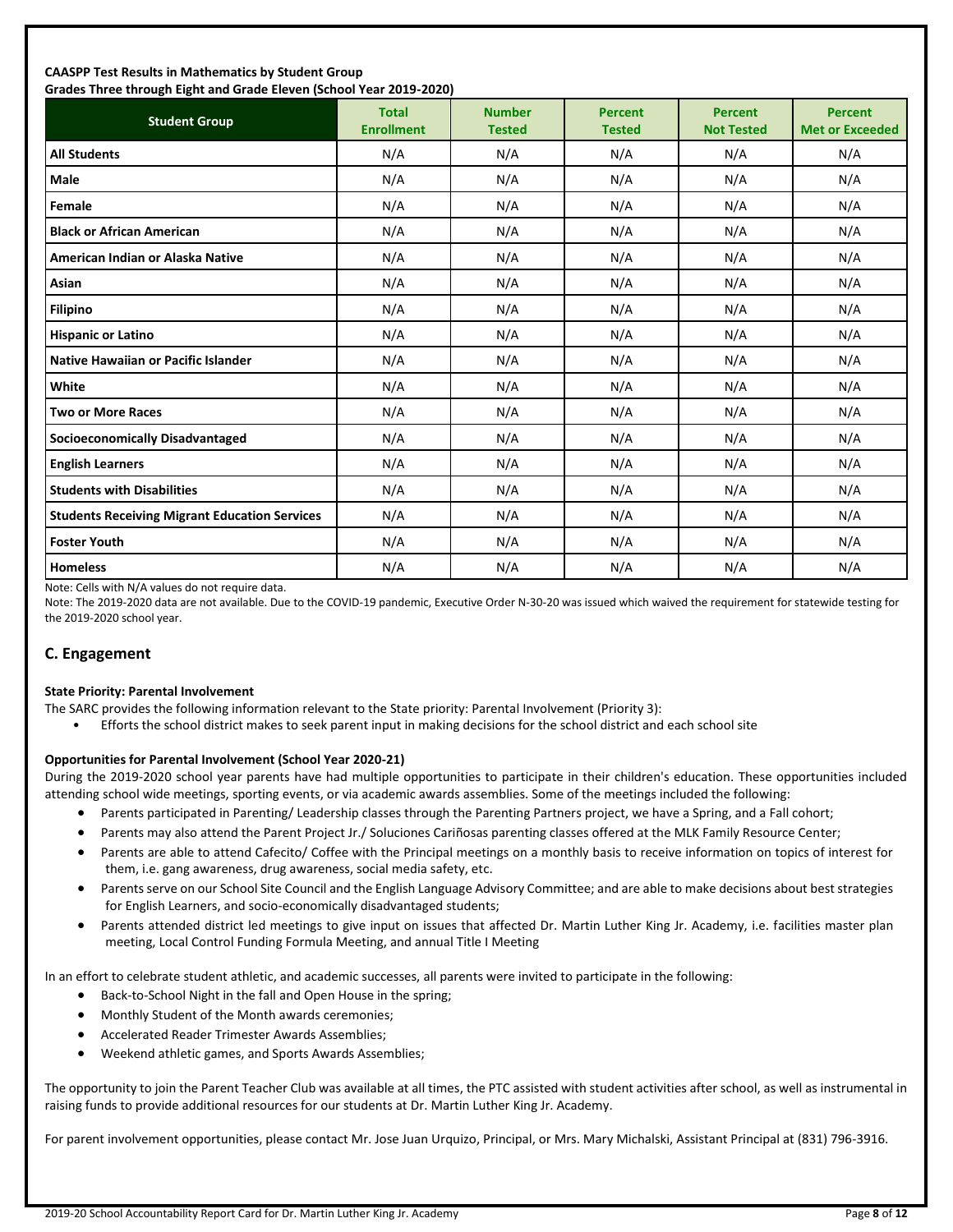#### **State Priority: School Climate**

The SARC provides the following information relevant to the State priority: School Climate (Priority 6):

- Pupil suspension rates;
- Pupil expulsion rates; and
- Other local measures on the sense of safety.

#### **School Safety Plan (School Year 2020-2021)**

Campus supervisors monitor the school grounds before and after school, at recesses, and at lunchtime. Additionally, during the morning recess, two teachers per grade level are assigned to assist with student supervision. Teachers regularly review the rules for safe, responsible behavior. All visitors are required to sign in at the office, where they receive a visitor's badge. Our campus is fenced in to assist in keeping unwanted persons from wandering through the campus.

The latest revision of our School Safety Plan was completed during the 2019-2020 school year. This revision was presented to parents during a School Site Council meeting in the Winter of 2020. The plan includes procedures for emergencies, exit routes, and inventories of emergency supplies. We make the plan available in the school office, and it is reviewed with all staff at our first staff meeting. Drills for fire, earthquake, and lockdowns are held on a monthly basis. Training for all staff members on emergency preparedness takes place on a regular basis.

School staff received training on on Positive Behavior and Interventional Supports, PBIS, a school wide discipline plan designed to reward positive student behavior. A PBIS Committee was established to continue to monitor implementation, as well as providing professional development for fellow staff members.

Additionally, a school team from MLK participated in the ALICE Trainer of Trainers Active Shooter program during the 2018 school year. School staff, and parents have received presentations on the ALICE model, and additionally teachers also receive professional development through an online model. The entire teaching staff is expected to complete the ALICE online modules and receive certification by the end of January 2020.

Students, and staff through an active shooter drill during the Spring of 2020.

#### **Suspensions and Expulsions**

**(data collected between July through June, each full school year respectively)**

| Rate               | <b>School</b><br>2017-18 | <b>School</b><br>2018-19 | <b>District</b><br>2017-18 | <b>District</b><br>2018-19 | <b>State</b><br>2017-18 | <b>State</b><br>2018-19 |
|--------------------|--------------------------|--------------------------|----------------------------|----------------------------|-------------------------|-------------------------|
| <b>Suspensions</b> | 1.2                      | 0.4                      | $1.5\,$                    | 1.1                        | 3.5                     | 3.5                     |
| <b>Expulsions</b>  | 0.0                      | 0.0                      | 0.0                        | 0.0                        | 0.1                     | 0.1                     |

## **Suspensions and Expulsions for School Year 2019-2020 Only**

#### **(data collected between July through February, partial school year due to the COVID-19 pandemic)**

| Rate               | <b>School</b><br>2019-20 | <b>District</b><br>2019-20 | <b>State</b><br>2019-20 |
|--------------------|--------------------------|----------------------------|-------------------------|
| <b>Suspensions</b> |                          |                            |                         |
| <b>Expulsions</b>  |                          |                            |                         |

Note: The 2019-2020 suspensions and expulsions rate data are not comparable to prior year data because the 2019-2020 school year is a partial school year due to the COVID-19 crisis. As such, it would be inappropriate to make any comparisons in rates of suspensions and expulsions in the 2019-2020 school year compared to prior years.

## **D. Other SARC Information**

The information in this section is required to be in the SARC but is not included in the state priorities for LCFF.

#### **Ratio of Pupils to Academic Counselor (School Year 2019-2020)**

| <b>Title</b>        | Ratio |
|---------------------|-------|
| Academic Counselor* |       |

\*One full time equivalent (FTE) equals one staff member working full time; one FTE could also represent two staff members who each work 50 percent of full time.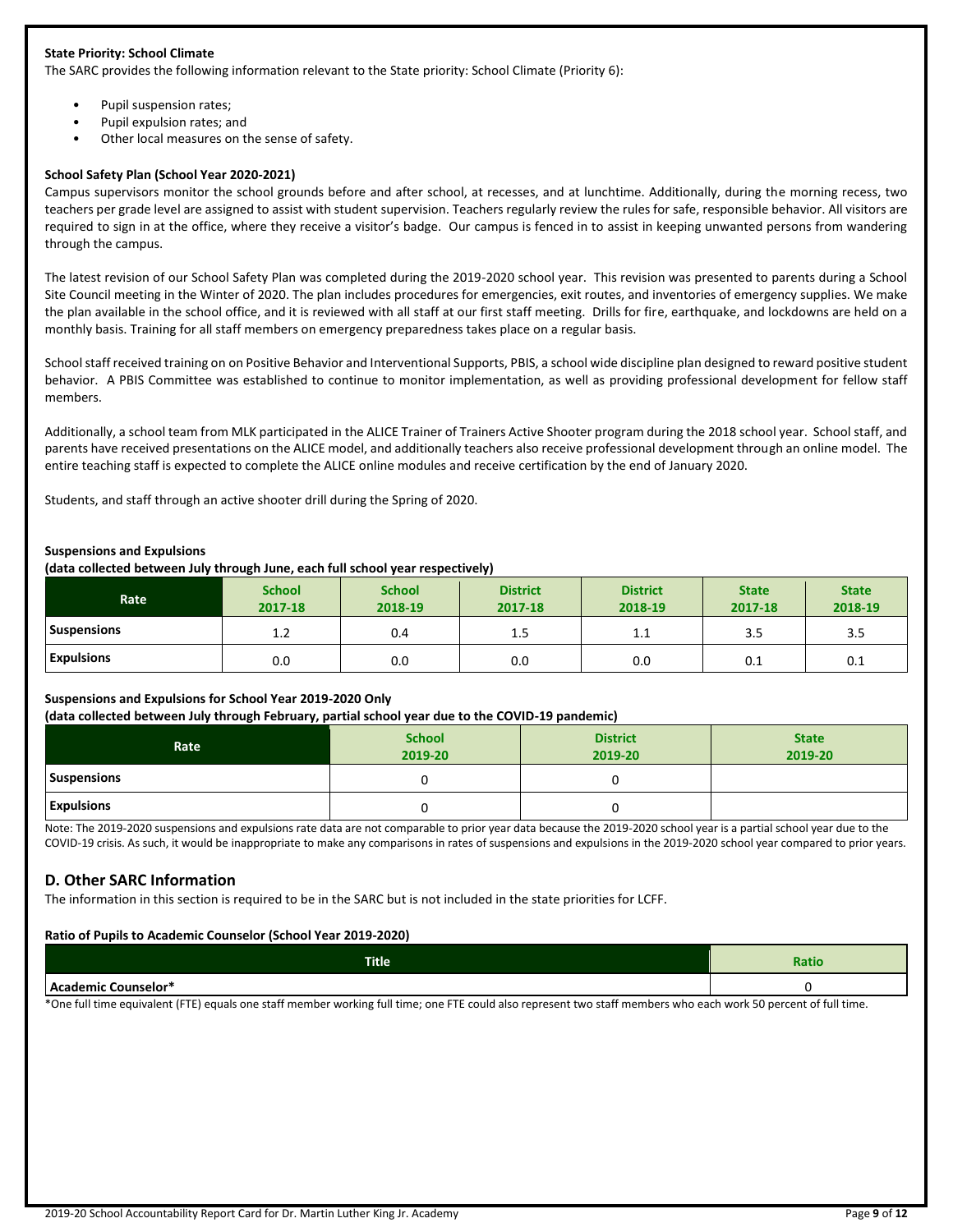| <b>Student Support Services Staff (School Year 2019-2020)</b> |                                         |
|---------------------------------------------------------------|-----------------------------------------|
| <b>Title</b>                                                  | Number of Full-Time Equivalent<br>(FTE) |
| <b>Counselor (Social/Behavioral or Career Development)</b>    |                                         |
| Library Media Teacher (Librarian)                             |                                         |
| Library Media Services Staff (Paraprofessional)               |                                         |
| Psychologist                                                  |                                         |
| <b>Social Worker</b>                                          |                                         |
| <b>Nurse</b>                                                  |                                         |
| Speech/Language/Hearing Specialist                            |                                         |
| <b>Resource Specialist (non-teaching)</b>                     |                                         |
| <b>Other</b><br>$\cdots$<br>.                                 | $\cdot$ $ -$                            |

\*One Full Time Equivalent (FTE) equals one staff member working full time; one FTE could also represent two staff members who each work 50 percent of full time.

## **Average Class Size and Class Size Distribution (Elementary)**

| $\bullet$ - - - -<br>Grade<br>Level | 2017-18<br><b>Average</b><br><b>Class</b><br><b>Size</b> | 2017-18<br># of<br>Classes*<br><b>Size</b><br>$1 - 20$ | 2017-18<br># of<br>Classes*<br><b>Size</b><br>$21 - 32$ | $\sim$ $\prime$<br>2017-18<br># of<br>Classes*<br><b>Size</b><br>$33+$ | 2018-19<br><b>Average</b><br><b>Class</b><br><b>Size</b> | 2018-19<br># of<br>Classes*<br><b>Size</b><br>$1 - 20$ | 2018-19<br># of<br>Classes*<br><b>Size</b><br>$21 - 32$ | 2018-19<br># of<br>Classes*<br><b>Size</b><br>$33+$ | 2019-20<br><b>Average</b><br><b>Class</b><br><b>Size</b> | 2019-20<br># of<br>Classes*<br><b>Size</b><br>$1 - 20$ | 2019-20<br># of<br>Classes*<br><b>Size</b><br>$21 - 32$ | 2019-20<br># of<br>Classes*<br><b>Size</b><br>$33+$ |
|-------------------------------------|----------------------------------------------------------|--------------------------------------------------------|---------------------------------------------------------|------------------------------------------------------------------------|----------------------------------------------------------|--------------------------------------------------------|---------------------------------------------------------|-----------------------------------------------------|----------------------------------------------------------|--------------------------------------------------------|---------------------------------------------------------|-----------------------------------------------------|
| Κ                                   | 25                                                       | $\mathbf{1}$                                           | 3                                                       |                                                                        | 24                                                       | $\mathbf{1}$                                           | 3                                                       |                                                     | 12                                                       | 8                                                      |                                                         |                                                     |
| 1                                   | 21                                                       | 3                                                      | 1                                                       |                                                                        | 21                                                       | 3                                                      | 1                                                       |                                                     | 27                                                       |                                                        | 3                                                       |                                                     |
| $\mathbf{2}$                        | 24                                                       |                                                        | 4                                                       |                                                                        | 21                                                       | 3                                                      | $\mathbf{1}$                                            |                                                     | 22                                                       | 3                                                      | 1                                                       |                                                     |
| 3                                   | 29                                                       |                                                        | 3                                                       |                                                                        | 31                                                       |                                                        | 3                                                       |                                                     | 28                                                       |                                                        | 3                                                       |                                                     |
| 4                                   | 31                                                       |                                                        | 3                                                       |                                                                        | 29                                                       |                                                        | 3                                                       |                                                     | 29                                                       |                                                        | 3                                                       |                                                     |
| 5                                   | 32                                                       |                                                        | 1                                                       | 2                                                                      | 29                                                       |                                                        | 3                                                       |                                                     | 28                                                       |                                                        | 3                                                       |                                                     |
| 6                                   | 30                                                       |                                                        | $\overline{2}$                                          |                                                                        | 32                                                       |                                                        | 3                                                       |                                                     | 28                                                       |                                                        | 3                                                       |                                                     |
| Other**                             |                                                          |                                                        |                                                         |                                                                        |                                                          |                                                        |                                                         |                                                     |                                                          |                                                        |                                                         |                                                     |

\*Number of classes indicates how many classes fall into each size category (a range of total students per class).

\*\* "Other" category is for multi-grade level classes.

## **Professional Development (Most Recent Three Years)**

| Measure                                                                         | 2018-19 | $7019 - 20$ | 2020-21 |
|---------------------------------------------------------------------------------|---------|-------------|---------|
| Number of school days dedicated to Staff Development and Continuous Improvement |         |             |         |

Professional Development was provided to staff in the following areas:

- Trauma Informed Self Care for Educators;
- Mindfulness for Students;
- District mandated reporter training (child abuse);
- Standards-based planning for instruction, learning and assessment, focused on Common Core State Standards, CCSS;
- 1:1 Technology Implementation (laptops, tablets, iPads);
- Phases of Close Reading;
- Bilingual Transference (for teachers facilitating Alternative Bilingual Education classes);
- Lesson Design and Engagement;
- Coaching Cycles (for Academic Coaches);
- Engage NY Math;
- Learning Walks.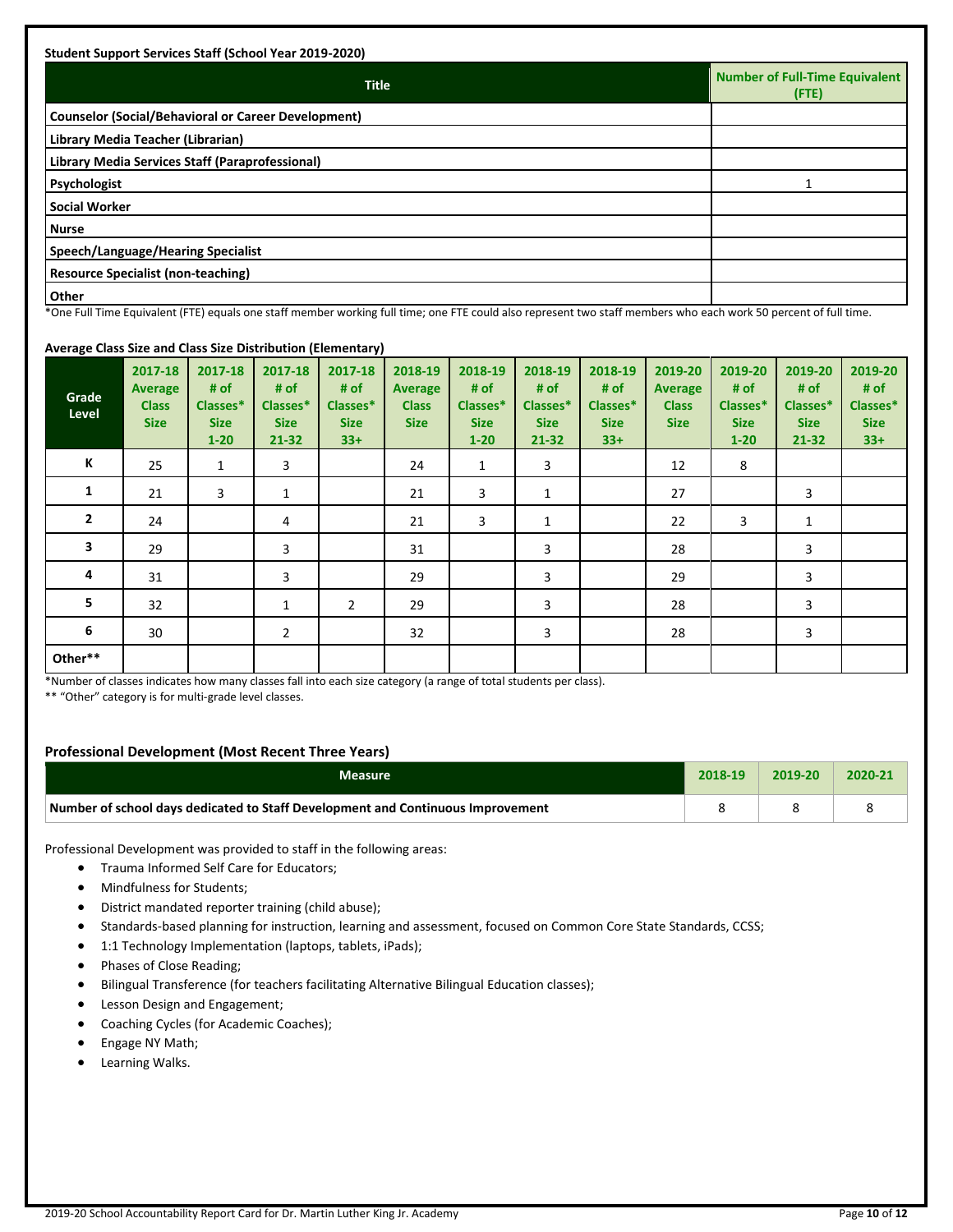Professional development specific to Dr. Martin Luther King Jr. Academy included the following:

- High Leverage Strategies for CELDT preparation
- High Leverage Strategies for ELPAC preparation
- High Leverage Strategies for English Language Development
- Unpacking of ELPAC Tasks to prepare for the ELPAC
- Evidence Based Questioning, and Close Reading strategies to support reading during the SBAC
- Write Up a Storm Writing Professional Development (10 days)
- MLK teachers received professional development in technology through the support of our on site Ed. Tech Liaison, Ms. Osorio. PD was held on a monthly basis based on teacher requests. Ms. Osorio also provided PD during Staff Meetings on items such as software implementation, and Google G Suite.
- Unpacking of English Language Arts, Mathematics, and English Language Development Standards

Professional development was delivered through grade level sessions during regular work days with release time for classroom teachers during Grade Level Team collaboration meetings, GLTs. There were an additional 5 days of Professional Development where teachers received training based on site specific needs developed through an online survey.

Teachers were supported by the site's Academic Instructional Coach through in class demonstration lessons, release days, and during GLTs.

The Alisal Union School District Educational Services Department provides ongoing opportunities for teacher training through a number of venues that includes online, after school, as well as some weekends.

|  |  |  |  | FY 2018-19 Teacher and Administrative Salaries |  |
|--|--|--|--|------------------------------------------------|--|
|--|--|--|--|------------------------------------------------|--|

| Category                             | <b>District</b><br><b>Amount</b> | <b>State Average for</b><br><b>Districts In Same</b><br><b>Category</b> |
|--------------------------------------|----------------------------------|-------------------------------------------------------------------------|
| <b>Beginning Teacher Salary</b>      | \$45,473                         | \$51,004                                                                |
| <b>Mid-Range Teacher Salary</b>      | \$73,939                         | \$82,919                                                                |
| <b>Highest Teacher Salary</b>        | \$103,036                        | \$104,604                                                               |
| <b>Average Principal Salary (ES)</b> | \$112,875                        | \$131,277                                                               |
| <b>Average Principal Salary (MS)</b> |                                  | \$136,163                                                               |
| <b>Average Principal Salary (HS)</b> |                                  | \$128,660                                                               |
| <b>Superintendent Salary</b>         | \$200,850                        | \$230,860                                                               |

| <b>Percent of District Budget</b> | <b>District</b><br><b>Amount</b> | <b>State Average for</b><br><b>Districts In Same</b><br><b>Category</b> |
|-----------------------------------|----------------------------------|-------------------------------------------------------------------------|
| Teacher Salaries                  | 34.0                             | 35.0                                                                    |
| <b>Administrative Salaries</b>    | 6.0                              | 5.0                                                                     |

#### For detailed information on salaries, see the CDE Certificated Salaries & Benefits webpage a[t www.cde.ca.gov/ds/fd/cs/.](http://www.cde.ca.gov/ds/fd/cs/)

## **Types of Services Funded**

During the 2019-2020 school year, the school funded the following priorities with monies allocated to the site:

- 2 Intervention Teachers
- Newcomer After School Program Teacher
- Harmony at Home Counselor
- Classroom Field trips
- Classroom library resources
- Library Materials
- Materials and supplies
- Training activities for parents
- Software to support reading motivation (AR)
- Software to support struggling students (IXL)
- Equipment (copiers, sports, etc.)
- PBIS Program Incentives

## **FY 2018-19 Expenditures Per Pupil and School Site Teacher Salaries**

| Level              | <b>Total</b> | <b>Restricted</b> | Unrestricted | <b>Average</b><br><b>Teacher</b><br><b>Salary</b> |
|--------------------|--------------|-------------------|--------------|---------------------------------------------------|
| <b>School Site</b> | \$4,171      | \$769             | \$3,402      | \$60,385                                          |
| <b>District</b>    | N/A          | N/A               | \$5,459      | \$74,617                                          |
| <b>State</b>       | N/A          | N/A               | \$7,750      | \$84,183                                          |

| <b>Percent Differences</b>  | <b>Unrestricted</b> | <b>Average</b><br><b>Teacher</b><br><b>Salary</b> |
|-----------------------------|---------------------|---------------------------------------------------|
| <b>School Site/District</b> | $-46.4$             | $-21.1$                                           |
| <b>School Site/ State</b>   | $-78.0$             | $-32.9$                                           |

Note: Cells with N/A values do not require data.